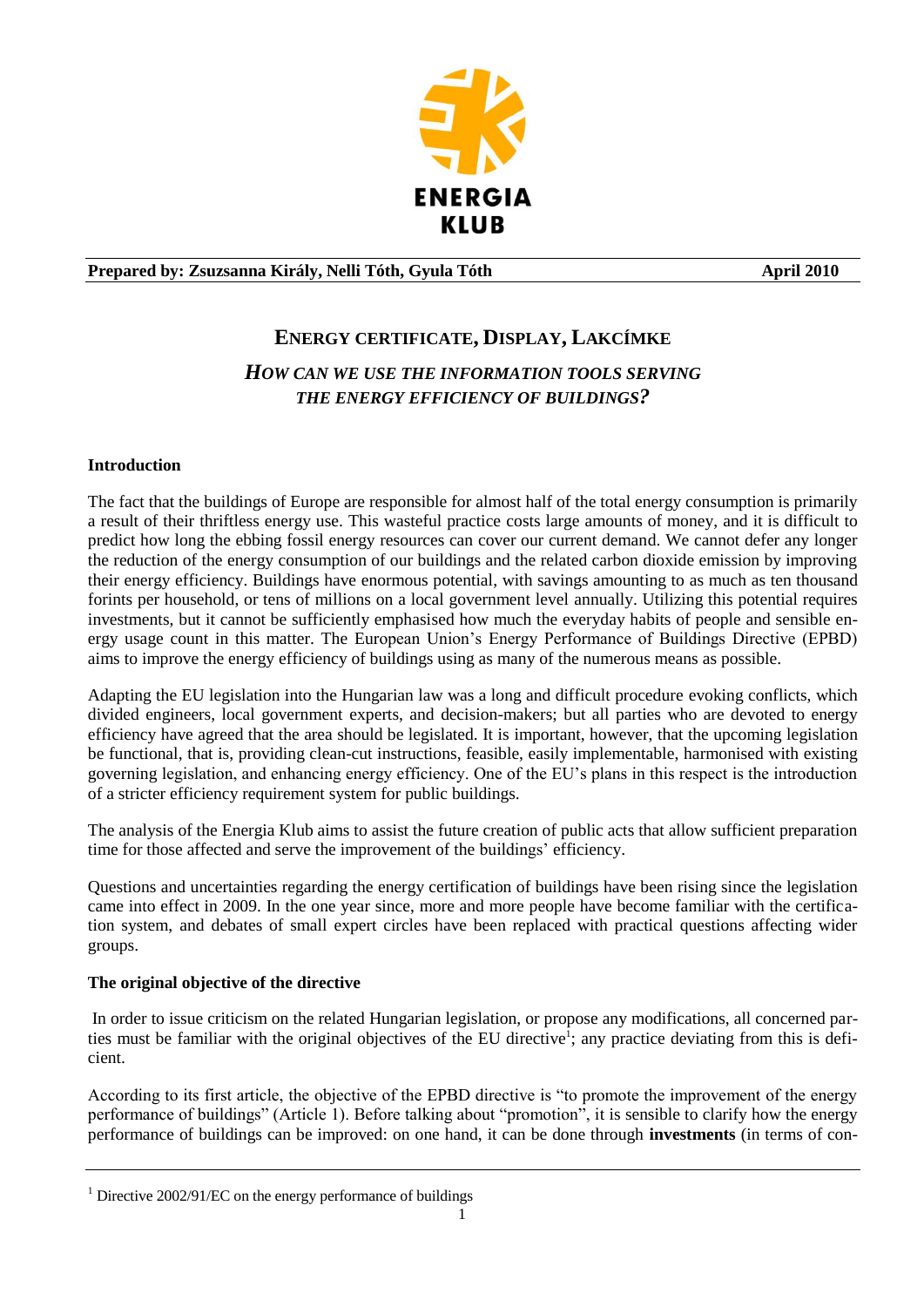struction of new buildings or renovations); on the other hand, it can be achieved by changing our energy consumption **habits**. Changing our bad habits is especially important because it does not burden consumers with additional expenses; and certain simple solutions can result in savings. These habits can be changed by providing information, awareness campaigns, and setting good examples.

Promoting is done through **economic incentive** tools, and, again, by providing **good examples**. Good examples are necessary for the economic incentives as well.

The focus of the logic of the EPBD directive is an economic incentive idea: the decision of apartment buyers will be influenced by the energetic state of the apartment, verified by certification. The other side of the coin: the apartment owner will have interest in renovation, as it will have a value increasing effect. The legislation cannot pose renovation obligations on the owners; it can only determine minimum requirements for new constructions. Besides, many households have no opportunity to invest.

The directive provides a definitive point: "**Public authority** buildings and **buildings frequently visited by the public** should set an **example**" (16). The reason for this is that the practice of public authorities can set standards; and many visitors frequent these places, therefore numerous people can see an authentic message of improving the energy performance of buildings. Another section of the directive includes **institutions providing public services to a large number of persons** (Article 7 (3)).

The interpretation of such a "message" inevitably requires clear phrasing, an encouraging voice, and setting examples. This is clearly expressed in the directive as well when it advises that "the **dissemination** to the public of this **information** on energy performance should be enhanced by **clearly displaying** these energy certificates" (16), or (Article 7 (3)).

The directive allows the Member States to implement further tools and measures, including **information campaigns** incorporated into other Community programs (Article 12), in order to adequately **spread information** (Article 12) and to **encourage** enhanced energy performance (17).

**Summary**: the directive puts great emphasis on adequate incentives, information, setting examples; and suggests outstanding roles for buildings frequented by a large number of persons (from authorities to schools).

#### **Forgotten local governments (gaps in the law)**

The Hungarian legislations on the certification<sup>2</sup> do not provide easy understanding of the system, and the situation is further complicated if we compare the governing rules with the original EU legislation. While the European directive<sup>3</sup> comprehends the full complement of buildings, with outstanding importance attributed to public buildings visited by large amounts of persons, the Hungarian law leaves this area almost completely out of account. This reveals the most significant deficiency of the Hungarian legislation, namely that there is no obligation of certification for **buildings owned and/or operated by the local government** – schools, kindergartens, hospitals – as opposed to the EU directive.

#### **Different methods, different results**

The dispensation of justice is further complicated by the perplexity of methodology applied in certification: the regulations currently in effect<sup>4</sup> allow the use of both engineering calculation methodology (hereinafter asset rating) and the so-called measurement methodology based on energy bills (i.e. the operational rating). Both methodologies have their advantages and disadvantages, but it is easily understandable that **it is sensible to use only one methodology for a given building, in a given situation**, as different methods can lead to different results that cannot be compared to one another, which can cause chaos, primarily on the real estate market.

<sup>&</sup>lt;sup>2</sup> Government Decree No. 176/2008. (VI. 30.) on the energy certification of buildings, and NTM Decree No. 7/2006 (V. 24.) on the definition of the energy characteristics of buildings

<sup>&</sup>lt;sup>3</sup> Directive 2002/91/EC on the energy performance of buildings

<sup>&</sup>lt;sup>4</sup> § 5 of Government Decree No. 176/2008 and § 3 of TNM Decree No. 7/2006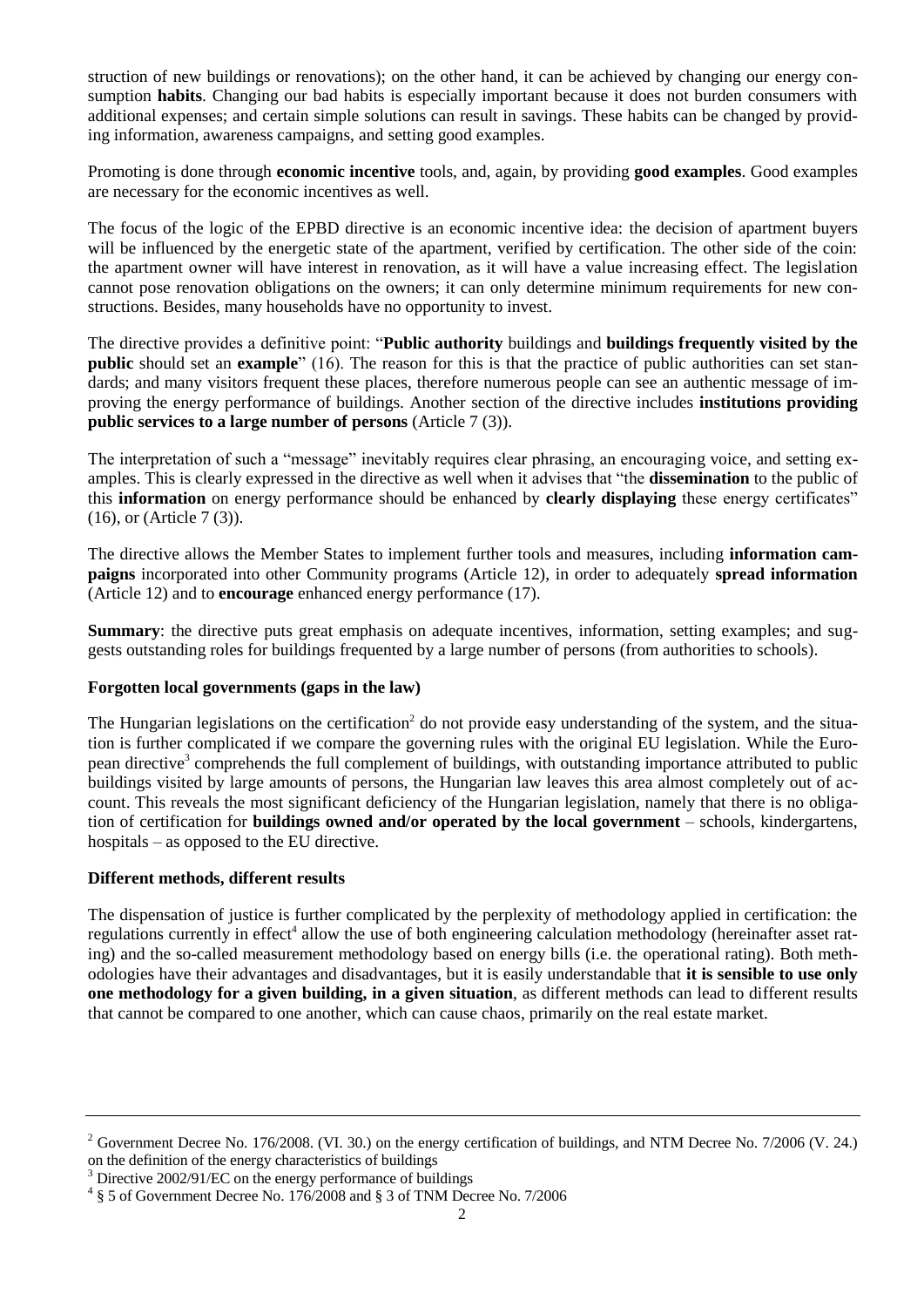### *The asset rating*

If the plans of the building are not available, the certifier has to **assess the parameters of the apartment on site**: the structures, the thickness of the walls, the size of the apartment, the engineering fixtures, the doors and windows, etc. In the course of the survey, the energetic characteristics of the building can be determined with a calculation similar to energetic engineering, and the results can be compared to the requirements. This method, preferred by engineering experts, is the so-called asset rating based certification. It is easy to see that this methodology reflects the real engineering state of the building accurately, which is necessary for a real estate transaction, for example. The disadvantage of this method is that it requires serious professional knowledge, therefore it is highly costly, especially in the case of a large building with specific functions.

## *The operational rating*

There is another method for certifying buildings, based on consumption. With this method, the property is rated on the basis of **the building's actual energy consumption**. This methodology can be deceiving in the case of apartments, as it reflects the consumption habits of its inhabitants rather than the characteristics of the building, and can lead to different results for two identical flats/buildings. For example, the number of people living in an apartment is an influencing factor. Using this methodology, even a building of very poor energetic state can receive an "A+" rating under extreme conditions, if it is unoccupied for several years, and thus consumes no energy. However, according to the professional analysis<sup>5</sup> made on the subject, and to the European practice, the operational rating can be used for buildings with an internal gross floor area larger than 1000 square meters that are used by a large number of persons (most of the public buildings fall into this category), where different individual habits counterbalance each other, thus having a smaller effect on the total energy consumption. This is especially true if the certification's primary function is to inform visitors and alter their perspective; as no change of ownership takes place, thus no real estate transaction. The advantage of the method is that rating  $-$  if supported by a suitable software – does not require significant engineering knowledge, therefore it can be applied at a relatively low cost.

### **Public label, Display®, audit...**

There are numerous examples in Hungary for the use of asset rating, including the certifications of newly constructed residential properties, and the documents submitted with public energetic procurements; and our project called Lakcímke aimed at the public emphasises the advantages of this methodology. [www.lakcimke.hu](http://www.lakcimke.hu/)

The EU Display® Poster Campaign, an informative and perspective-shaping campaign for local governments, now available in Hungary, also serves the awareness and acceptance of the certification. The support of the Ministry for National Development and Economy made the Display® software available for use to local governments and their institutions free of charge in 2010, so that existing local government buildings should also be subject to the obligation of certification. Display provides the rating and the easily understandable communication of the energy consumption of public institutions on monitored energy consumption (i.e. operational rating). [http://display.vati.hu](http://display.vati.hu/)

#### *Certification and the Display® (international overview)*

The European Display® Campaign was launched in 2004 on the initiative of Energie-Cités, partly as preparation the ground for the certification, the expansion of which is financially supported by the European Union since 2003. Now the Display's energy certification can be found on almost 12,000 public buildings of over 400 local governments. This makes Display the largest voluntary application of the Energy Performance of Buildings Directive (EPBD), and the larger database that enables the comparison of the energy performance of European public buildings.

When France transposed the directive into national law, the government chose to use Display® as an additional online calculation tool and encouraged local authorities to make widely use of the Display® communication tools. The administration decided to use the **operational rating** instead of the asset rating planned originally.

<sup>5</sup> Energy certification method of existing buildings – based on energy consumption, Comfort Consulting Mérnöki Tanácsadó Kft. 2009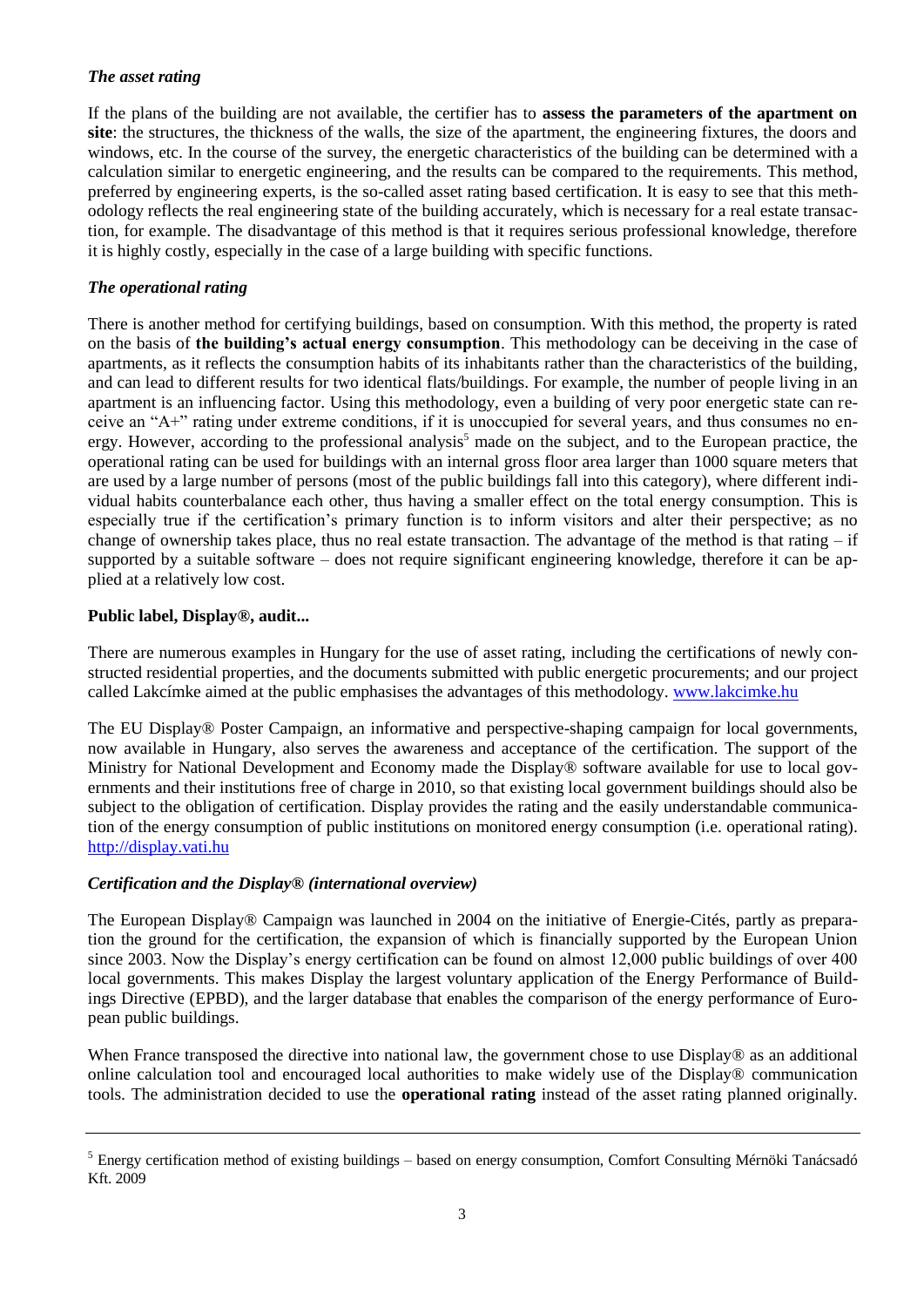They reduced the initially designed 9 categories (A to I) to the well-known categories from A to G, also used for household appliances. Thus France, similarly to England, is using a dual system: the operational rating system of Display for public buildings, and the **asset rating** for private, residential buildings and in the service sector.

What is the secret of Display®'s success? The Display Poster provides information about the energy characteristics of the given building in a simpler, more spectacular and more easily understandable way. It can be a perfect incentive tool, an example to follow, displayed on buildings "frequently visited by the public" (up to a couple square meters in size); it fully functions as an information tool, and special events, games and other initiatives can be built on it (especially in schools) to enhance energy efficiency. Another virtue of Display is that it is much easier to use than the certification.



*Figure 1: The Display label and the energy certificate specified in the Government Decree (credit: Péter Nagy)*

The discrepancies in legislation, the various available methodologies and their contradictive expert valuation makes local governments utterly confused in terms of **what obligations** they have **concerning the certification** currently, and – what is an even more serious problem – they do not know what to anticipate in the future, and how they can prepare to the requirements set by the EU and the Hungarian government. It is difficult to give a definite yes or no answer to the frequently asked question whether the preparation of a Display poster for local government buildings **fulfils** the obligation of certification of local governments, which is not even in effect yet.

On one hand, the answer is no, as nor its scale system, neither its format complies with the currently effective government decree on the certification. According to the relevant government decree, certification can only be issued with authority given by chambers<sup>6</sup>, whereas the Display poster of a given institution can be prepared by anyone (a diligent school director, a physics teacher, an agile financial administrator or a handy maintenance man) if they have the annual energy and water consumption data.

But the answer could be yes as well, as Display complies with the original objective of the EPBD: visible, understandable communication, and the exemplary role of public institutions; and the use of monitored or billbased methodology is acceptable according to both the government decree No. 176/2008 and the TNM decree No. 7/2006.

<sup>6</sup> § 9 of Government Decree No. 176/2008